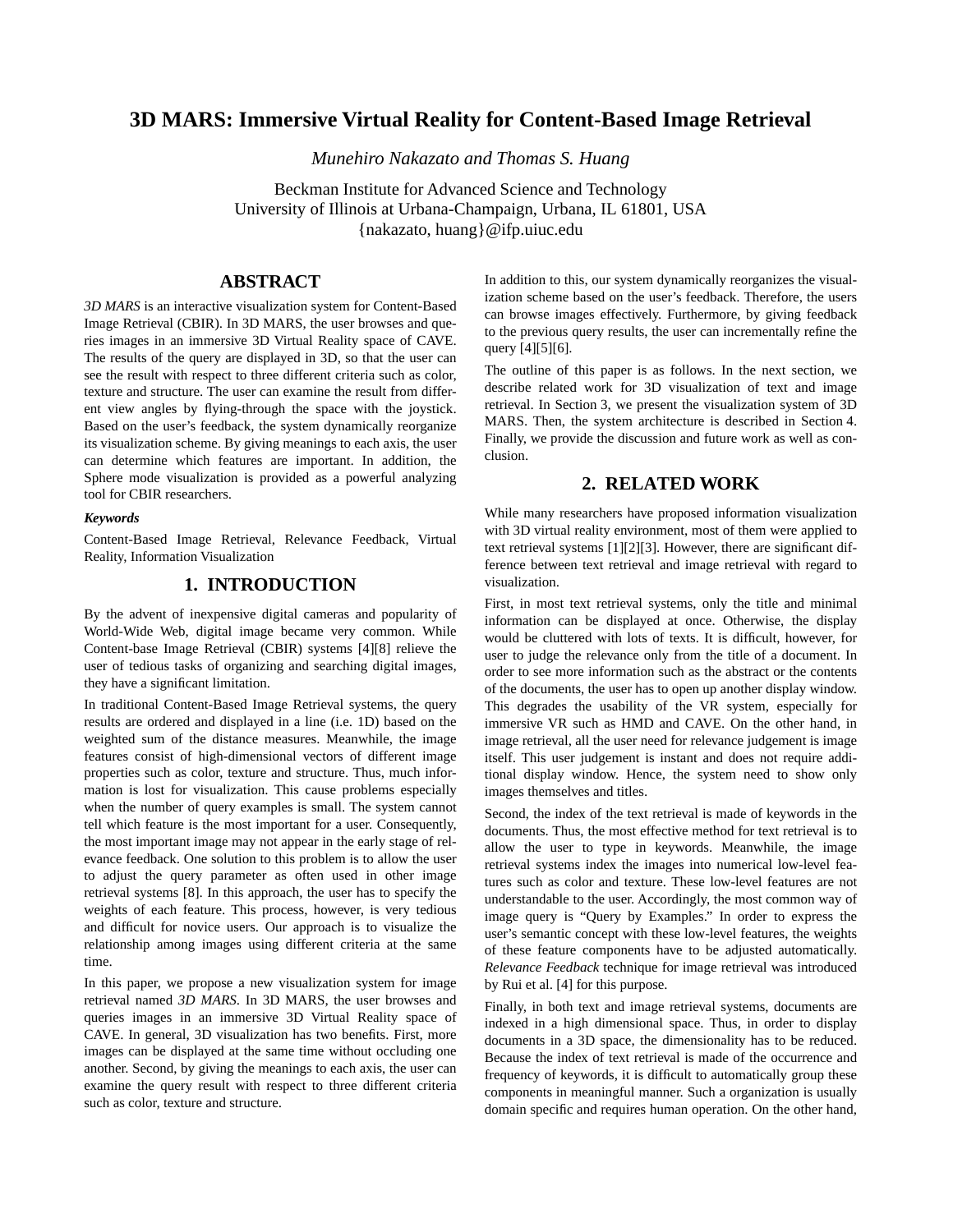the feature vector of image retrieval systems can be grouped easily, for example, into color, texture and structure.

Several researchers have investigated 3D visualization for image retrieval [\[9\]](#page-3-8)[\[10\]](#page-3-7)[\[16\]](#page-3-9). Virgilio [\[10\]](#page-3-7) is a non-immersive VR environment for image retrieval. Because their system is developed on VRML, however, the visualization is static and interactive query is not possible. Only system administrators can send a query to the system and the other users can only browse the resulting visualization.

Hiroike et al. [\[9\]](#page-3-8) also developed a monitor-based VR system for image retrieval. In their system, hundreds of images in the database are displayed in 3D space at once. According to the user feedback, these images are re-organized and form clusters in the space. There are significant differences, however, between their system and 3D MARS. First, while in our system, more than one images can be selected as one set of query, their system regards each selected image as a different query. Thus, it creates one cluster for each query example. Second, our system expresses the degree of similarity of the images by the distance from the origin. In contrast, in their system, the size of the images represents the degree of similarity. Third, the users of their system need to adjust weights of images features by themselves. On the other hand, 3D MARS automatically adjusts the weights of the features. Finally, unlike our system, their system does not take advantage of the dimensionality to provide understandable meanings to the users.

## **3. NAVIGATION IN 3D MARS**

<span id="page-1-0"></span>The user of 3D MARS immerse himself into a projection-based Virtual Reality environment ([Figure 1.\)](#page-1-3) By wearing shutter glasses, the user can see a stereoscopic view of the world and can sense the depth.

When the system starts, it displays a number of images aligned in front of the user. As the user moves, the images rotate to face the user. These images are randomly chosen by the system. When the user touches one of images by the wand, the image is highlighted and the filename is displayed below it. By moving the wand, the image can be move to any position. The user can select an image as relevant (i.e. a query example) by pressing a wand button. More than one images can be selected. The selected images are displayed with red frames. In order to de-select an image, press the button again. The user can also specify an image as a negative example. The negative examples are displayed with blue frames. Moreover, the users can fly-through in the space by joystick. In order to prevent the user from getting lost, a *virtual compass* is provided on the floor. Three arrows of the compass always show X-axis, Y-axis, and Z-axis respectively.

When the user presses the QUERY button, the system retrieves and displays the most similar images from the image database. The locations of the images are determined by the feature distance from the query images. The X-axis, Y-axis and Z-axis represent color, texture and structure of images respectively. The more similar an image is, the closer to the origin of the space is it located. If the user finds another relevant (or irreverent) image in the result set, he can select it as an additional relevant (or irrelevant) example and press the QUERY button again. By repeatedly picking up images, the query is improved incrementally

For researchers of image retrieval systems, visualizing how query vector is formed and how images are clustered in the feature space is useful for evaluation of their algorithms. For this purpose, we have implemented *Sphere Mode* in our system ([Figure 2.](#page-2-0)[\).](#page-1-2) In this mode, all the images are represented by spheres. The positive examples are displayed as red spheres, and the negative examples are displayed as blue spheres. By flying through the space in this mode, the researcher can examine how images are clustered from different view angles

Unlike [\[9\],](#page-3-8) where non-stereoscopic monitor-based virtual reality is used, our system is developed on a projection-based virtual reality environment of NCSA CAVE system. The space is projected on four walls (front, left, right, and floor) surrounding the user. With shutter glasses, the user can see a stereoscopic view of the world. In this space, the user can freely walk around. Therefore, it is much easier for the user to travel in the virtual space.

Although we are currently using a projection based virtual reality system, our system is not limited to this. The system can be used in other type of 3D display such as Head-Mounted Display or Monitor-based virtual reality system.



**Figure 1.** The interface of 3D MARS. Relevant and irrelevant images are displayed in red frames and blue frames, respectively. The three arrows in the bottom is the compass.

### <span id="page-1-3"></span>**4. SYSTEM ARCHITECTURE**

<span id="page-1-2"></span><span id="page-1-1"></span>The system consists of the *Visualization Engine* (client) and the *Query Server* as shown in Figure 3. They are communicating via Hyper-Text Transfer Protocol (HTTP.)

#### **4.1 Visualization Engine**

The Visualization Engine displays a set of images on the four walls of the projection-based Virtual Reality system, called CAVE. It takes a request from the user, sends the request to the server and then receives the result from the server. When the user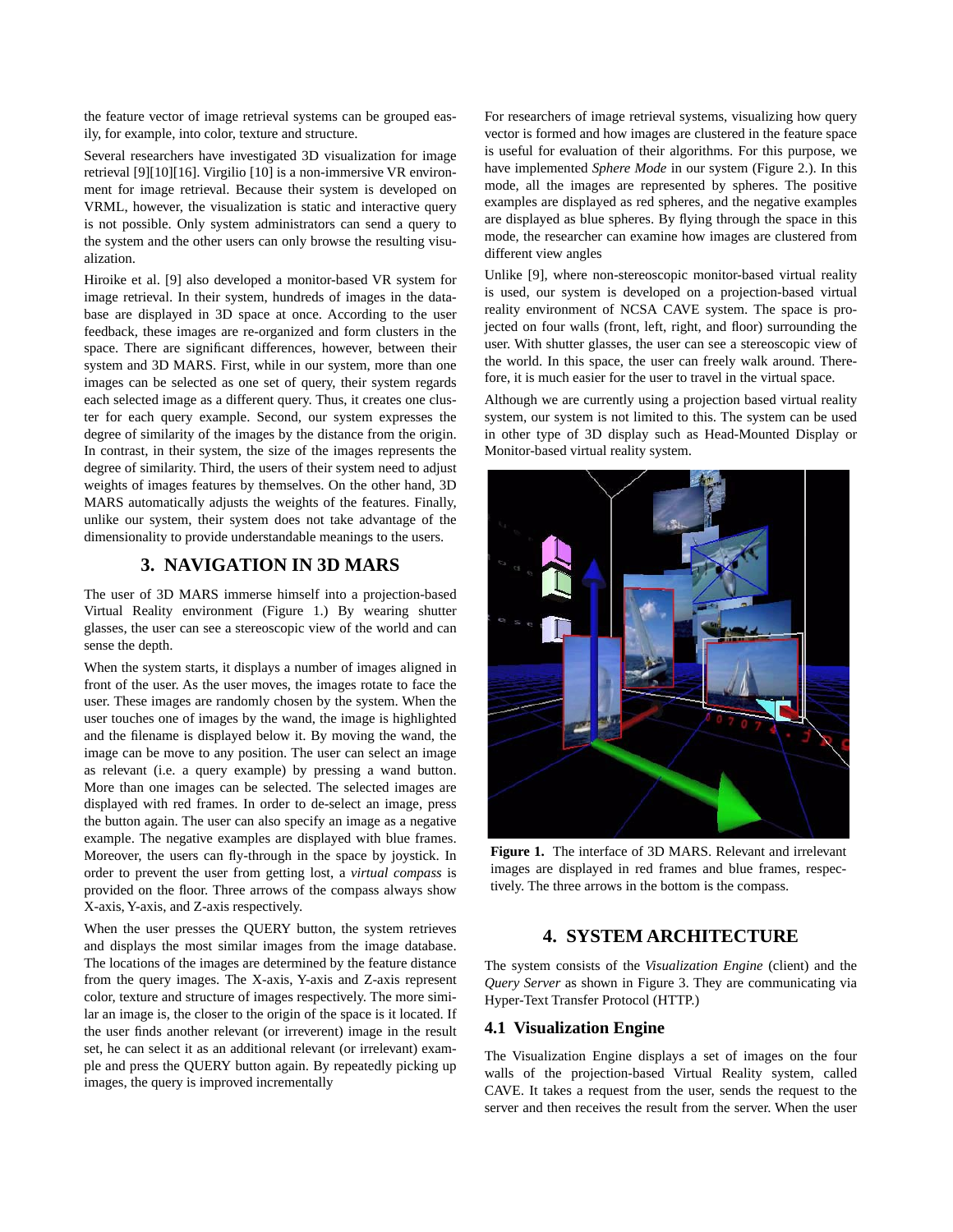

**Figure 2.** The *Sphere Mode*. All the images are represented by spheres. This makes easy to examine clustering of images.

<span id="page-2-0"></span>

**Figure 3.** The System Architecture

pushes the QUERY button, it sends IDs of the selected images to the server. The requests are sent as a "GET" command of HTTP. When the reply is returned, the client receives a list of IDs and the location of the *k* most similar images as well as their feature vectors. Next, it downloads all the relevant image files from the image database on the server. Finally, these images are displayed on the virtual space. The location of each image is determined by its low-level features.

This component is written in C++ with OpenGL and CAVE library. The system is running on a twelve-processor Silicon Graphics Onyx 2. Each wall of the CAVE is drawn by a dedicated processor. Loaded image data are shared on a share memory and accessed from these processors.

#### **4.2 Query Server**

The Query Server maintains image files and their meta-data. When the server receives a request from a client, it computes the weights of features and compares user-selected images with images in the database. Then, the server sends back IDs of the *k* most similar images and their locations in 3D [\[4\]](#page-3-2)[\[5\]](#page-3-4)[\[6\]](#page-3-5)[\[7\]](#page-3-10).

The server is implemented as a Java Servlet on Apache Web Server. It is written in C++ and Java. The server can simultaneously communicate with other types of client such as Java Client [\[15\].](#page-3-11) Currently, the server is running on a Sun Enterprise Server.

#### *Image Features*

On the server, a number of image files are stored in the image file database. In addition, the meta-data of these images are stored. These meta-data are indexed in advance. We use three features: color, texture, and edge structure. For color, the first two moments (mean and standard deviation) from each of HSV channels are extracted. Thus, the total number of color features is  $3 \times 2 = 6$ . For texture, the images are decomposed into 10 de-correlated subbands, then the standard deviation of the wavelet coefficients are extracted from each sub-bands. For structure, we used *Water-Fill* edge detector [\[7\]](#page-3-10), which extracts eighteen elements of the edge features. Therefore, total thirty-four (34) numbers are stored for each image. Currently, 8000 images and their meta-data are stored on the database.

#### *Feature Ranking and Total Ranking*

When the server receives a request from the client, it computes the distance between the user-selected images and images in the database. Then, the server sends back ID of the *k* most similar images and their feature vectors. In order to take advantage of three dimensional visualization, we use two ranking strategy: *Feature Ranking* and *Total Ranking*.

The Feature Ranking is a ranking with respect to only one of the features. First, for each feature  $i$  ( $i = \{$  color, texture, structure  $\}$ ), the system computes a query vector  $q_i$  based on the positive and negative examples specified by the user. Then, it ranks images in the database according to the distance  $g_{ni}$  of image *n* from the query vector. For the computation of the distance, we used Biased Discriminant Analysis (BDA.) The detail of BDA is described in [\[6\].](#page-3-5)

After the Feature Ranking is computed, the system combines each feature distance  $g_{ni}$  into the total distance  $d_n$ . The total distance of image *n* is a weighted sum of each  $g_{ni}$ ,

$$
d_n = \tilde{u}^T \tilde{g}_n \tag{1}
$$

where  $\vec{g}_n = [g_{n1}, ..., g_{nI}]$ . *I* is the total number of features. In our case, *I* is 3. The optimal solution of  $\vec{u} = [u_1, \dots u_I]$  is solved by Rui et al[.\[5\]](#page-3-4) as follows,

$$
u_i = \sum_{j=1}^{I} \sqrt{\frac{f_j}{f_i}} \tag{2}
$$

where  $f_i = \sum_{n=1}^{N} g_{ni}$ , and *N* is the number of positive examples. This gives higher weight to that feature whose total distance is small. Which means that if the positive examples are similar with respect to a feature, this feature gets higher weight.

Finally, the Total Ranking is computed based on the total distances.

By the use of both Feature Ranking and Total Ranking, the system can return images even if only one of their feature is close to the query. These images could be ignored in the traditional CBIR systems.

### **5. DISCUSSION AND FUTURE WORK**

There are several important issues that were not addressed in our prototype. First, in the current system, the meaning of each axis